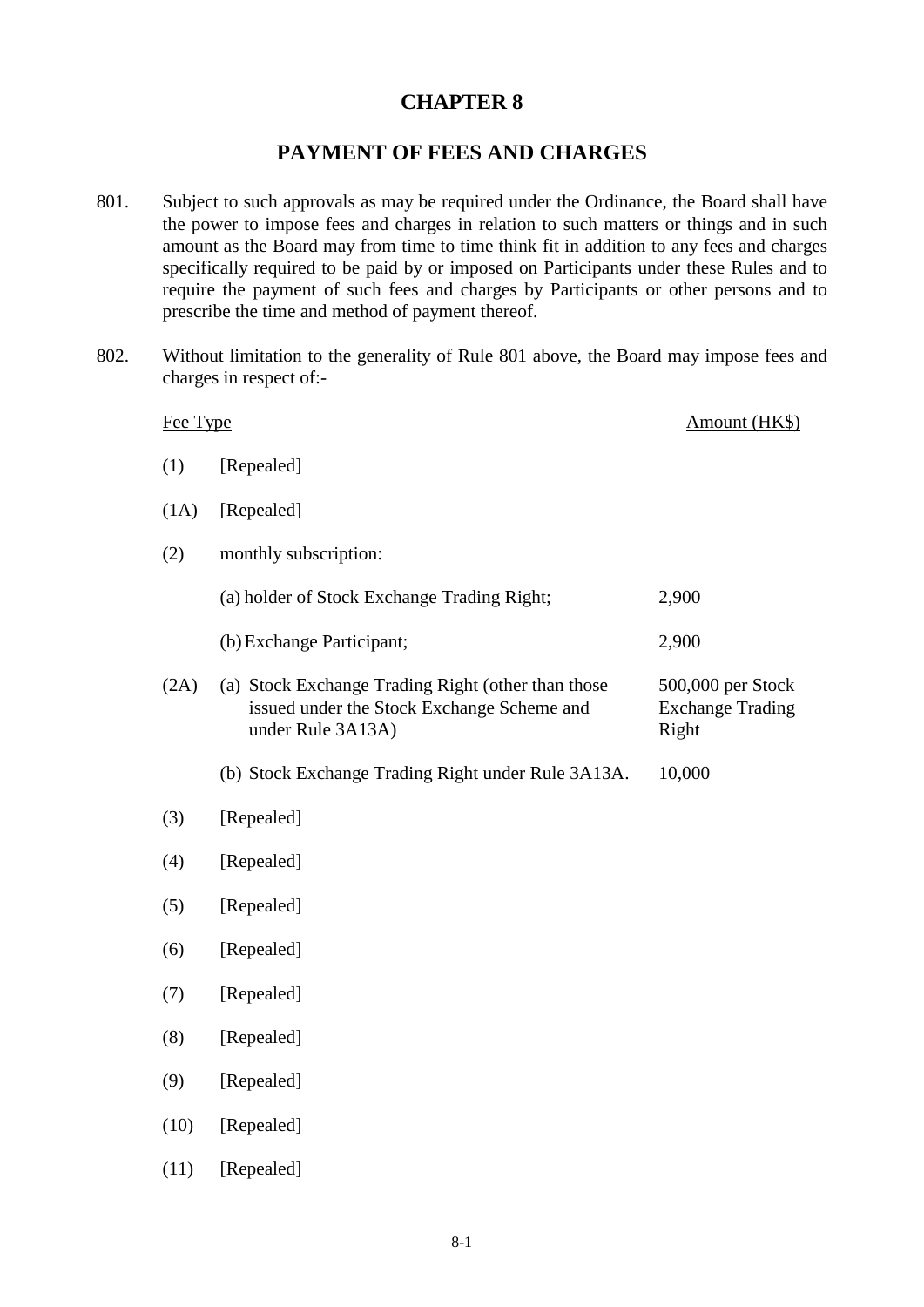(12A) Trading Fee; 0.005% of the

(12) trading tariff; 0.50 payable on each and every purchase or sale transaction

> amount of the consideration for each purchase or sale of securities admitted to trading, listed, or approved to be listed on the Exchange (rounded to the nearest cent)

- (13) [Repealed]
- (14) [Repealed]
- (15) [Repealed]
- (16) [Repealed]
- (16A) [Repealed]
- (16B) [Repealed]
- (16C) [Repealed]
- (16D) [Repealed]
- (16E) [Repealed]
- (16F) [Repealed]
- (16G) [Repealed]
- (16H) [Repealed]
- (16I) [Repealed]
- (16J) [Repealed]
- (16K) [Repealed]
- (17) [Repealed]
- (17A) [Repealed]
- (18) [Repealed]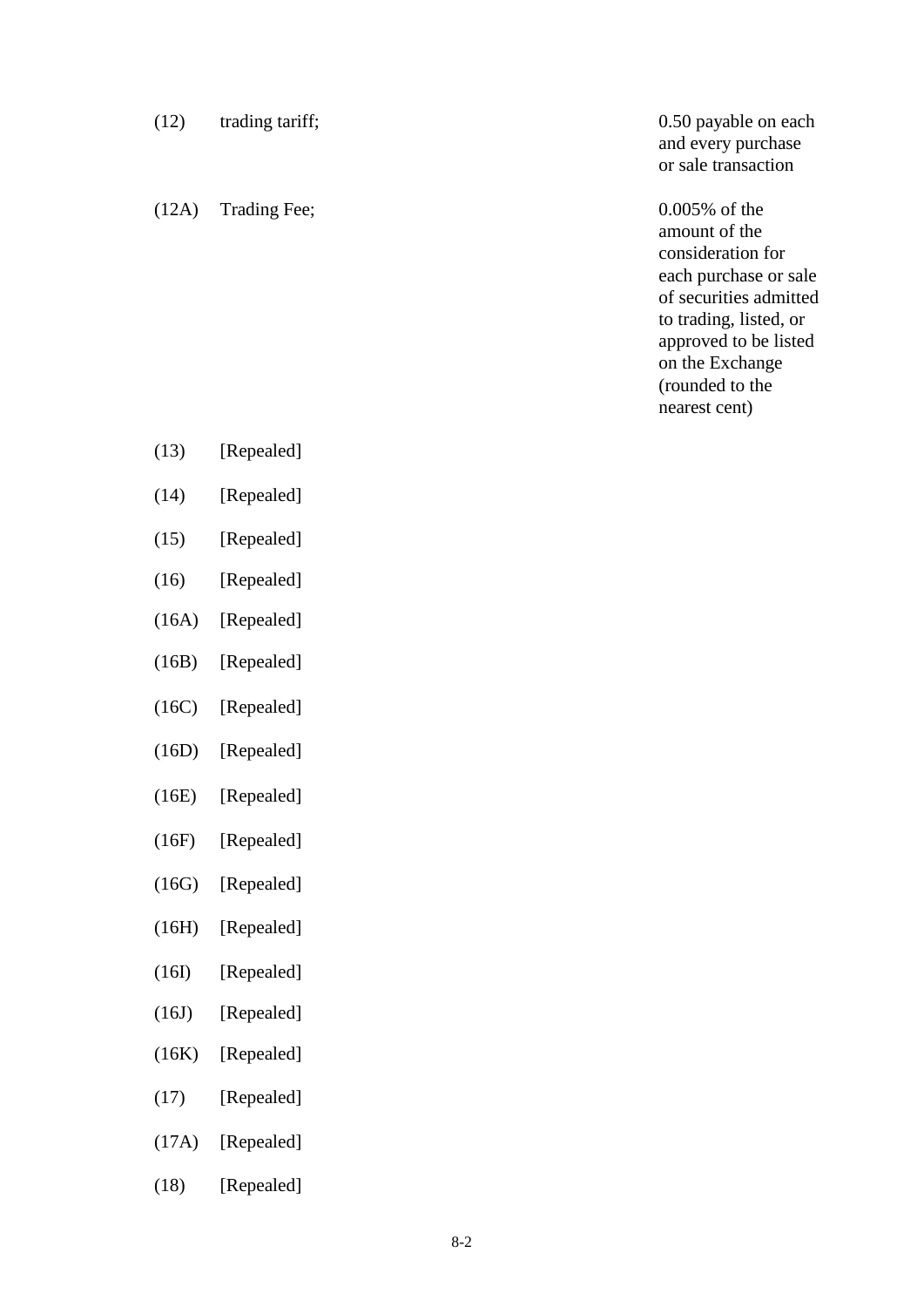- (19) [Repealed]
- (19A) [Repealed]
- (20) [Repealed]
- (21) [Repealed]
- (22) [Repealed]
- (23) [Repealed]
- (24) [Repealed]
- (25) [Repealed]
- (26) production of Trade File and/or Closing Price File Diskette for current day; 20/diskette
- (27) [Repealed]
- (28) Broker Transaction Detail Report (request on noncurrent trading day); 100/broker number
- (29) [Repealed]
- (30) [Repealed]
- 802A. Without limitation to the generality of Rule 801 above, the Board may impose fees and charges in relation to the Central Gateway as follows:-

| Fee Type                                                                                                                                                                                                                                                                                                                        | Amount (HK\$)                                                   |
|---------------------------------------------------------------------------------------------------------------------------------------------------------------------------------------------------------------------------------------------------------------------------------------------------------------------------------|-----------------------------------------------------------------|
| (1)<br>administration fee for each Central Gateway session,<br>Market Making Central Gateway session and Backup<br>Central Gateway session applied for under Rule 365(1),<br>$364B(3)(c)$ , $365C(2)$ , $364AA(1)(a)$ , $364AA(1)(b)$ , Rule<br>$15(b)$ of the Fourteenth Schedule or Rule $5(b)$ of the<br>Eighteenth Schedule | $20,000$ for each<br>session                                    |
| (2)<br>an increase in the Central Gateway throughput rate<br>applied for under Rule $365C(1)$                                                                                                                                                                                                                                   | 50,000 for each<br>standard Central<br>Gateway throttle<br>rate |
| (3)<br>in addition to any one-time fee specified above, a<br>monthly fee (unless otherwise stated) for:                                                                                                                                                                                                                         |                                                                 |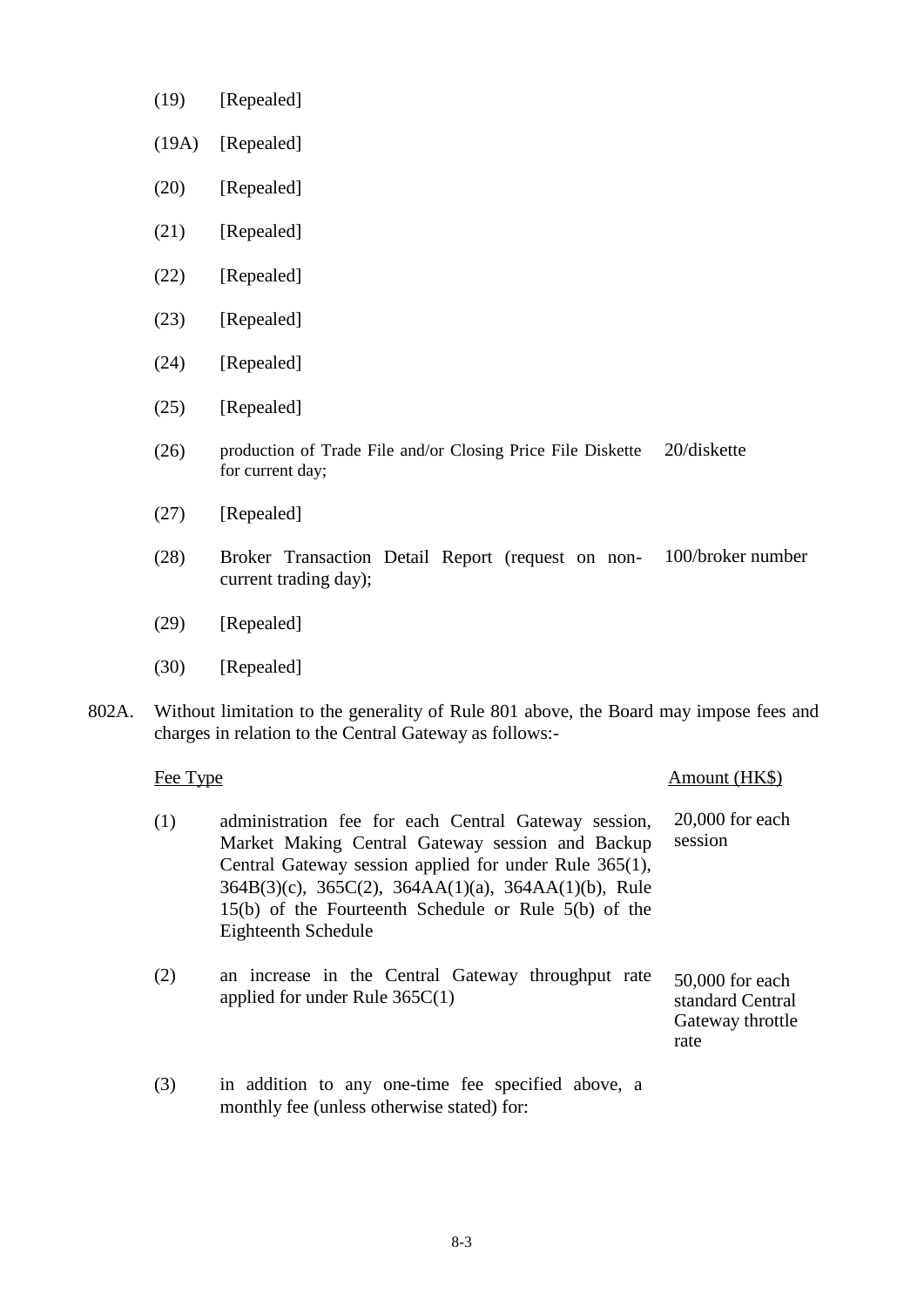(a) the use of a Central Gateway session, Market Making Central Gateway session or Backup Central Gateway session as follows depending on the number of standard Central Gateway throttle rates assigned (including any assigned under the Monthly Throttle Subscription Scheme but excluding any assigned under the Throttle-on-Demand Scheme):

|     | (i)     | low capacity<br>up to 20 standard Central Gateway<br>throttle rates                                                                                                        | Central Gateway<br>session: 2,000 for<br>the first session for<br>trading or backup,<br>7,500 for each<br>additional session |
|-----|---------|----------------------------------------------------------------------------------------------------------------------------------------------------------------------------|------------------------------------------------------------------------------------------------------------------------------|
|     |         |                                                                                                                                                                            | <b>Market Making</b><br><b>Central Gateway</b><br>session: 7,500 for<br>each session for<br>trading or backup                |
|     | (ii)    | standard capacity<br>21 to 60 standard Central Gateway<br>throttle rates                                                                                                   | 10,000                                                                                                                       |
|     | (iii)   | high capacity<br>61 to 100 standard Central Gateway<br>throttle rates                                                                                                      | 15,000                                                                                                                       |
|     |         | 101 to 150 standard Central Gateway<br>throttle rates                                                                                                                      | 20,000                                                                                                                       |
|     |         | 151 to 200 standard Central Gateway<br>$\overline{\phantom{0}}$<br>throttle rates                                                                                          | 25,000                                                                                                                       |
|     |         | 201 to 250 standard Central Gateway<br>throttle rates                                                                                                                      | 30,000                                                                                                                       |
| (b) | Central | Stock Exchange Trading Right(s) assigned to a<br>Gateway<br>session<br>under<br>Rule<br>$365(1B)(a)$ or (b);                                                               | 480 for each Stock<br><b>Exchange Trading</b><br>Right assigned                                                              |
| (c) |         | an increase in the throughput rate of a message<br>into the System through an existing Central<br>Gateway session or a new Central Gateway<br>session under Rule 364B(1A); | 480 for each<br>standard Central<br>Gateway throttle<br>rate                                                                 |
| (d) |         | an increase in the throughput rate of a message<br>into the System through an existing Central<br>Gateway session or a new Central Gateway                                 | 480 for each<br>standard Central<br>Gateway throttle                                                                         |

rate

session under Rule 365(1B)(c);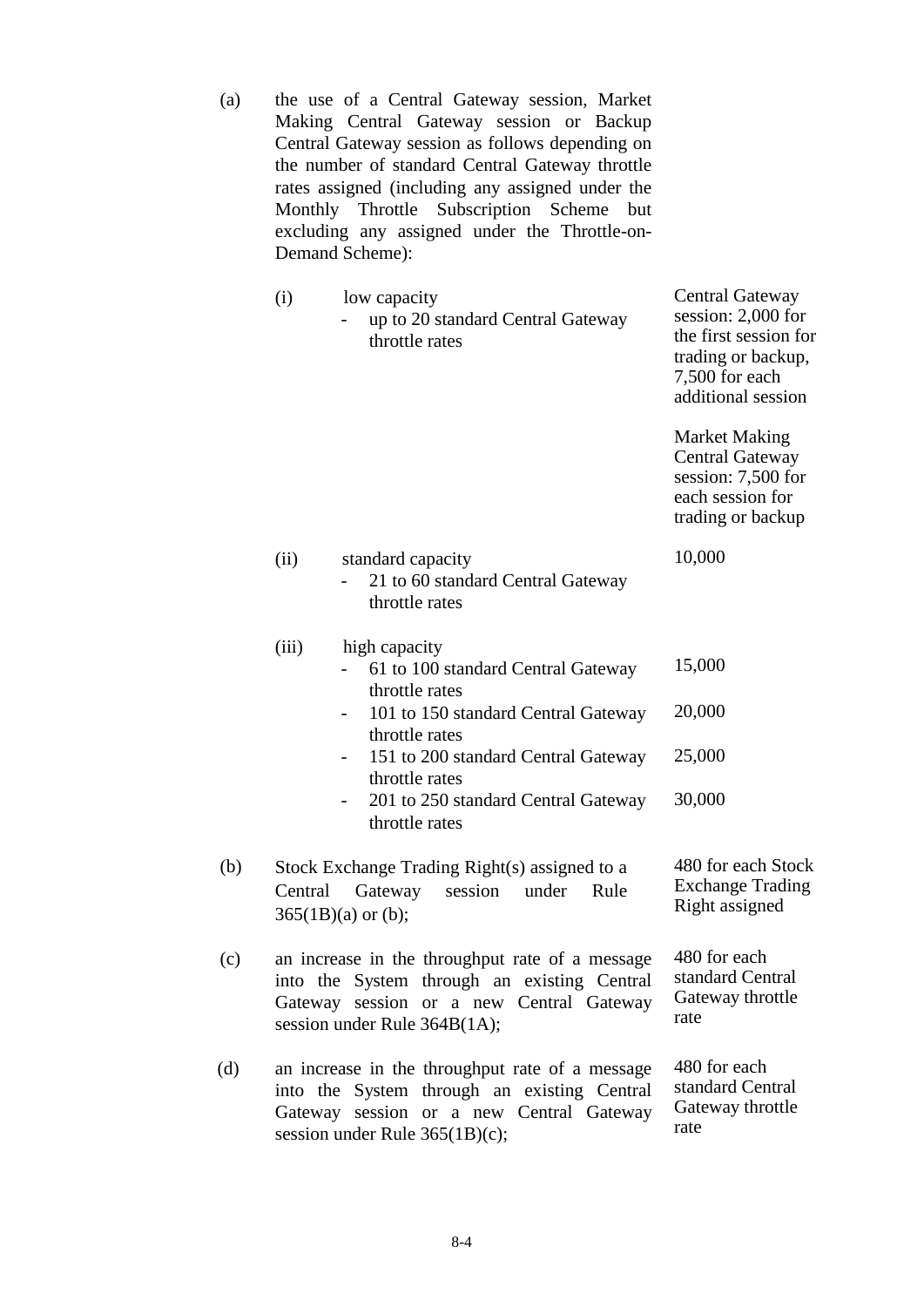|       |          | (e) | an increase in the throughput rate of a message<br>into the System under Rule $365C(1)$ through an<br>existing Central Gateway session;                                                                                                                                           | 960 for each<br>standard Central<br>Gateway throttle<br>rate                                   |
|-------|----------|-----|-----------------------------------------------------------------------------------------------------------------------------------------------------------------------------------------------------------------------------------------------------------------------------------|------------------------------------------------------------------------------------------------|
|       |          | (f) | an increase in the throughput rate of a message<br>into the System under Rule $365C(1)$ through a<br>Central Gateway session under Rule<br>new<br>365C(2);                                                                                                                        | 960 for each<br>standard Central<br>Gateway throttle<br>rate                                   |
|       |          | (g) | each standard Central Gateway throttle rate<br>assigned to a Market Making Central Gateway<br>session;                                                                                                                                                                            | 480 for each<br>standard Central<br>Gateway throttle<br>rate                                   |
|       |          | (h) | Drop-Copy session or Backup Drop-Copy session;                                                                                                                                                                                                                                    | 4,500 for each<br>session, except that<br>there shall be no<br>charge for the first<br>session |
|       |          | (i) | a temporary increase in the throughput rate of a<br>message into the System under the Throttle-on-<br>Demand Scheme in Rule 365D(1), whether<br>through an existing Central Gateway session or a<br>session under Rule<br>new Central<br>Gateway<br>365C(2);                      | 200 for each<br>standard Central<br>Gateway throttle<br>rate per trading day                   |
|       |          | (j) | the subscription of an increase in the throughput<br>rate of a message into the System under the<br>Monthly Throttle Subscription Scheme in Rule<br>$365E(1)$ , whether through an existing Central<br>Gateway session or a new Central Gateway<br>session under Rule $365C(2)$ ; | 2,000 for each<br>standard Central<br>Gateway throttle<br>rate                                 |
|       |          | (k) | Kill Switch session or Backup Kill Switch session<br>under Rule $365F(1)$                                                                                                                                                                                                         | 6,000 for each<br>session                                                                      |
| 802B. |          |     | Without limitation to the generality of Rule 801 above, the Board may impose fees and<br>charges in relation to the China Connect Central Gateway as follows:-                                                                                                                    |                                                                                                |
|       | Fee Type |     |                                                                                                                                                                                                                                                                                   | Amount (HK\$)                                                                                  |
|       | (1)      |     | administration fee for each China Connect Central 20,000 for each                                                                                                                                                                                                                 |                                                                                                |

(1) administration fee for each China Connect Central Gateway session and Backup China Connect Central Gateway session applied for under Rule 1410(1) or Rule 1413(5)  $0,000$  for eac session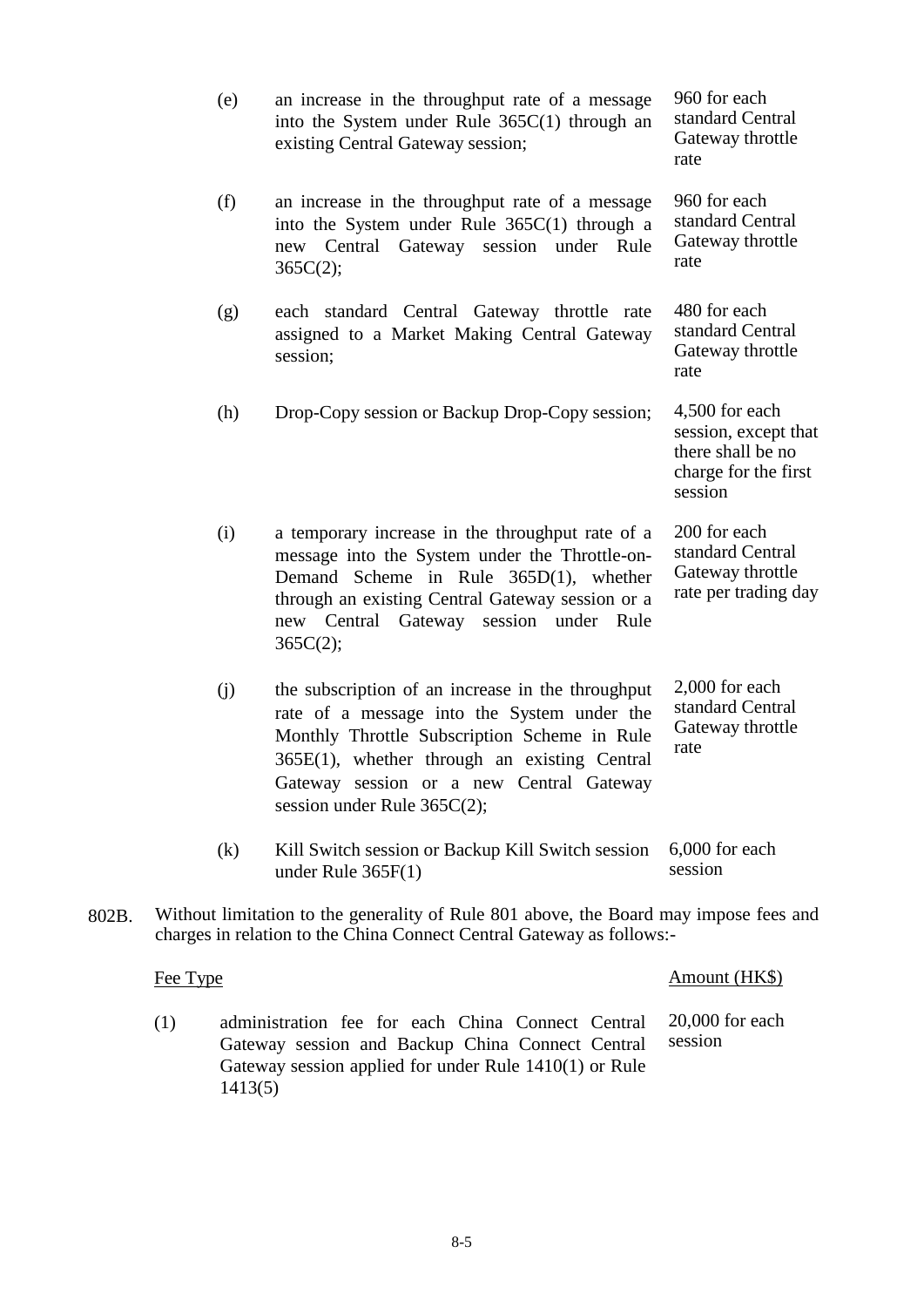| (2) |                                                                        | an increase in the China Connect Central Gateway<br>throughput rate applied for under Rule 1413                                                                                                                                                                                                                  | 50,000 for each<br>standard China<br><b>Connect Central</b><br>Gateway throttle<br>rate                                                                                                                                                                                                                    |                                                                                                                                                      |  |  |
|-----|------------------------------------------------------------------------|------------------------------------------------------------------------------------------------------------------------------------------------------------------------------------------------------------------------------------------------------------------------------------------------------------------|------------------------------------------------------------------------------------------------------------------------------------------------------------------------------------------------------------------------------------------------------------------------------------------------------------|------------------------------------------------------------------------------------------------------------------------------------------------------|--|--|
| (3) | in addition to any one-time fee specified above, a<br>monthly fee for: |                                                                                                                                                                                                                                                                                                                  |                                                                                                                                                                                                                                                                                                            |                                                                                                                                                      |  |  |
|     | (a)                                                                    | the use of a China Connect Central Gateway<br>session or Backup China Connect Central Gateway<br>session as follows depending on the number of<br>standard China Connect Central Gateway throttle<br>rates assigned (including any assigned under the<br>China Connect Monthly Throttle Subscription<br>Scheme): |                                                                                                                                                                                                                                                                                                            |                                                                                                                                                      |  |  |
|     |                                                                        | (i)                                                                                                                                                                                                                                                                                                              | low capacity<br>up to 20 standard China Connect<br>Central Gateway throttle rates                                                                                                                                                                                                                          | <b>China Connect</b><br>Central Gateway<br>session: 2,000 for<br>the first session for<br>trading or backup,<br>7,500 for each<br>additional session |  |  |
|     |                                                                        | (ii)                                                                                                                                                                                                                                                                                                             | standard capacity<br>21 to 60 standard China Connect<br>Central Gateway throttle rates                                                                                                                                                                                                                     | 10,000                                                                                                                                               |  |  |
|     |                                                                        | (iii)                                                                                                                                                                                                                                                                                                            | high capacity<br>61 to 100 standard China Connect<br>Central Gateway throttle rates<br>- 101 to 150 standard China Connect<br>Central Gateway throttle rates<br>151 to 200 standard China Connect<br>Central Gateway throttle rates<br>201 to 250 standard China Connect<br>Central Gateway throttle rates | 15,000<br>20,000<br>25,000<br>30,000                                                                                                                 |  |  |
|     | (b)                                                                    | an increase in the throughput rate of a message<br>into the CSC through a new/an existing China<br><b>Connect Central Gateway session under Rule</b><br>1413;                                                                                                                                                    |                                                                                                                                                                                                                                                                                                            | 960 for each<br>standard China<br><b>Connect Central</b><br>Gateway throttle<br>rate                                                                 |  |  |
|     | (c)                                                                    | China Connect Drop-Copy session or Backup<br>China Connect Drop-Copy session;                                                                                                                                                                                                                                    |                                                                                                                                                                                                                                                                                                            | 4,500 for each<br>session, except that<br>there shall be no<br>charge for the first<br>session                                                       |  |  |